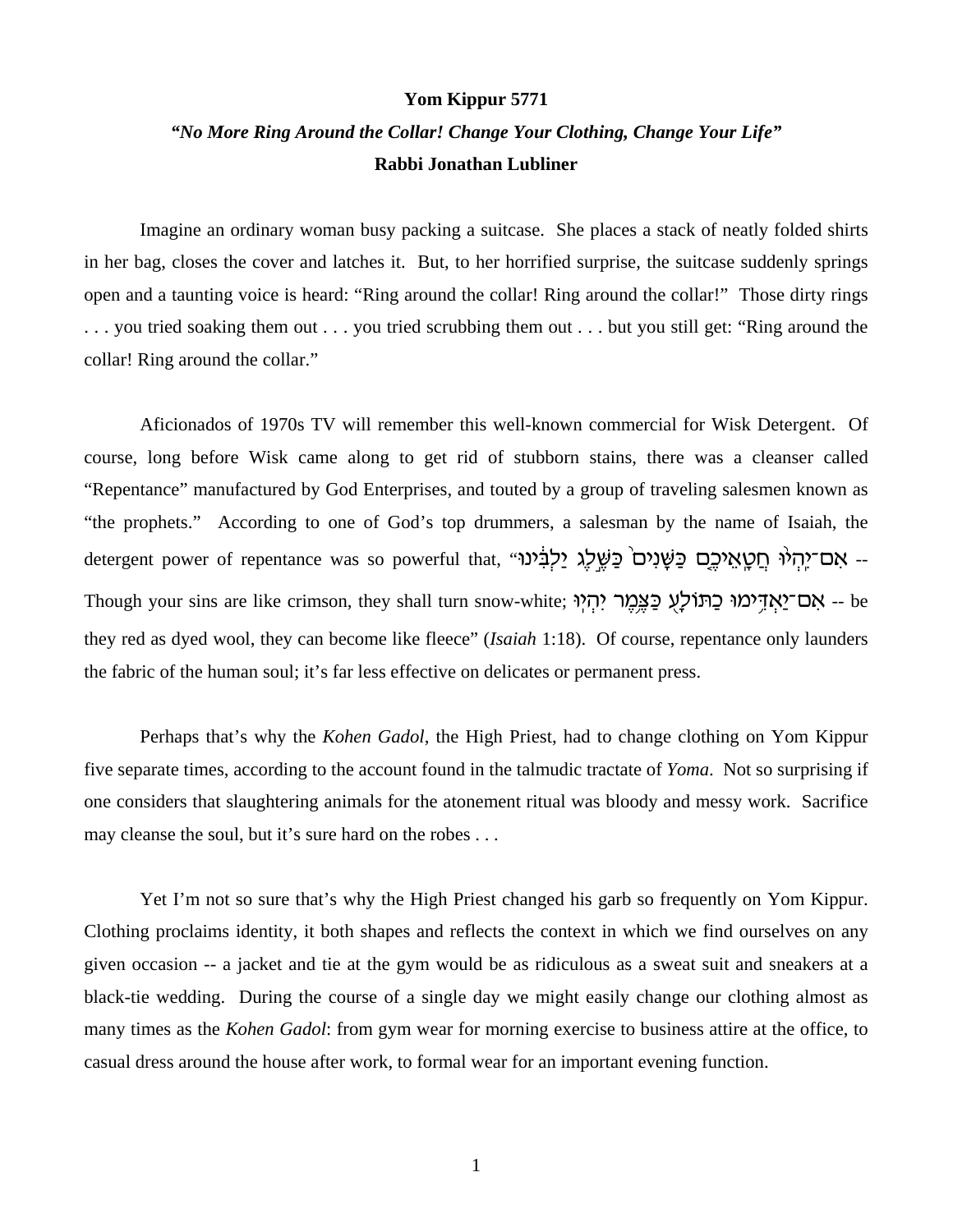In a very real sense our emotional responses to the rhythms of daily life are like clothing; they, too, proclaim who we are, and how we think. The choice of attitude we wear -- no less than the clothing we pick -- both reflects and actively fashions the vibes surrounding us at any given moment. Maybe there's more truth than we suspect in the old saying about a person wearing his heart on his sleeve.

The *Unetaneh Tokef* prayer of the High Holiday *Musaf* insinuates that disaster is punishment for sin. I have great difficulty accepting that theological premise. Some of what we suffer we inflict upon ourselves, some of it is intentionally caused by others; at other moments we just happen to be in the wrong place at the wrong time. Yet at the heart of the *Unetaneh Tokef* we encounter its most important assertion: "העברין את רוע הגזרה -- But repentance, prayer, and acts of righteousness have the power to transform the harshness of our destiny."

Life is a messy business. Garments pick-up dirt, while thinking patterns can also get soiled, stained by resentment, conflict, stress, thwarted hopes, and broken dreams. Forest Gump tells us that "Life is a box of chocolates," but sometimes, life is more like a ketchup bottle squirting adversity on our best-laid plans . . . or the front of a rabbi's nice, clean robe (JL now squeezes ketchup on the front of his *kittel*). We don't have the power to avoid the dirt and grime of existence. The most important question, spiritually speaking, is what do we do when living life stains the garment of our soul?

Well, if we were the *Kohen Gadol* on Yom Kippur, the answer would be easy -- we'd simply change our clothing (JL removes stained *kittel* to reveal clean white robe underneath). "Very funny, rabbi," you might say. "A nice sermon *shtick* to keep people engaged. Sure, changing our clothing is simple; recasting how we deal with life's vicissitudes isn't." But maybe altering our lives for the better is daunting only to the degree we are unwilling to undertake the task.

Each and every morning we get out of our PJs and put on clothing; each night we undress. We understand that no one gets dressed once in life and thereafter continues to wear the same clothing over and over. And so it is with choosing from the wardrobe of our emotions, the approaches in which we attire our reactions to the challenges of being. Attitudinal adjustment isn't something we do once in some grand fashion, a kind of epiphany that permanently scotch-guards the emotional fabric of our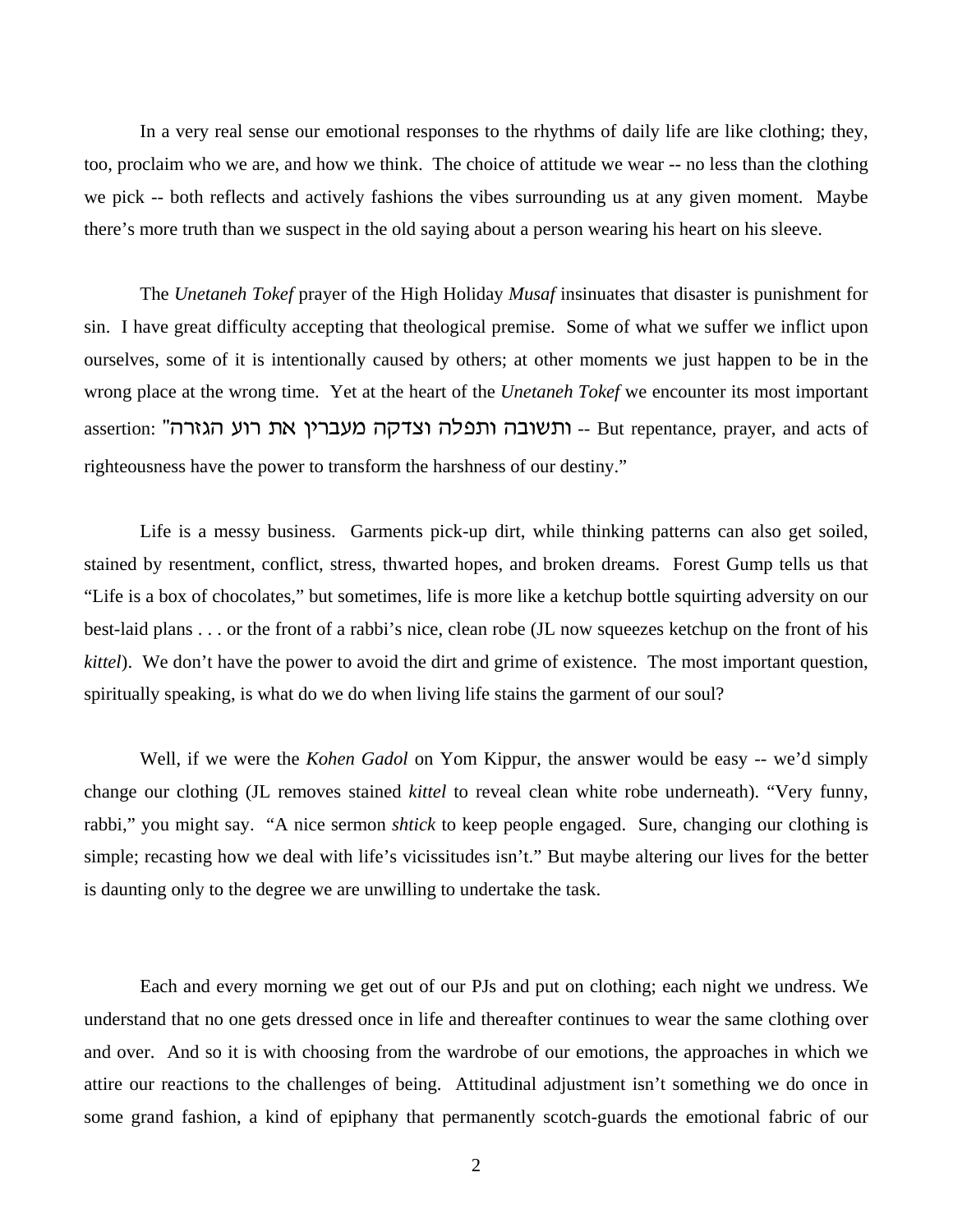beings against existential messiness. As socks get dirty and sweaty and need to be changed daily, so too, our responses to the challenges that constantly arise. Amidst all the joys and blessings we experience, from time-to-time life's ketchup bottle will continue to squirt on us a paste composed of failures, disappointments, mistakes, and frustrations. The message of Yom Kippur is that, while we will get dirty, we need not wear the stain; we *can*, like the High Priest who changed his garments throughout the Day of Atonement, robe ourselves in a new state of mind.

Let's create a virtual laboratory of life's dirt and grime. Setting aside catastrophic illness and natural disaster, let's compile a brief catalog of more common emotional stains, the kind that can happen multiple times over the course of a lifetime: The boss calls you into her office to complain about the quality of your work; the kids run amok, show you disrespect, and ignore the rules of the house; you find yourself sniping with your spouse, resentful of his constant criticism; you have a tense relationship with your sibling and can't seem to communicate civilly; you experience a major disagreement with your business partner; one Friday there's a pink slip from work waiting in your inbox. What's your initial reaction? More important, what do you do next? Where do you go from there?

Several years ago, author Bruce Schneider published a book entitled, *Energy Leadership: Transforming Your Workplace and Your Life from the Core*. Schneider's basic premise is that all of us are leaders, whether by default or choice . . . if you think about, we're all the leaders of our own lives, and in so being, make daily decisions that impact on ourselves and everyone around us. At any given moment, our perceptions either generate positive or negative energy. It's a given that our state of energy will be in constant flux -- or, as an old African-American spiritual once put it, "Sometimes I'm up, sometimes I'm down, sometimes I'm almost on the ground." Schneider's thesis is that it matters less how we initially respond to challenges and dilemmas; what's critical is what we chose to do with our emotional response next -- do we allow it to engulf us in a never-ending spiral of conflict and anger? Or do we consciously direct our energy toward understanding, forgiveness and compassion, perhaps even glimpse hidden opportunity in the midst of trial and tribulation?

I became acquainted with the theory of Energy Leadership through my rabbinic coach. No, a rabbinic coach isn't a person who helps rabbis prepare for the Talmudic Olympics. But inasmuch as clergy are CSOs, Chief Spiritual Officers, we aren't only teachers, preachers and pastors, but also human resource managers. The medium and the message of synagogues may differ from the work of a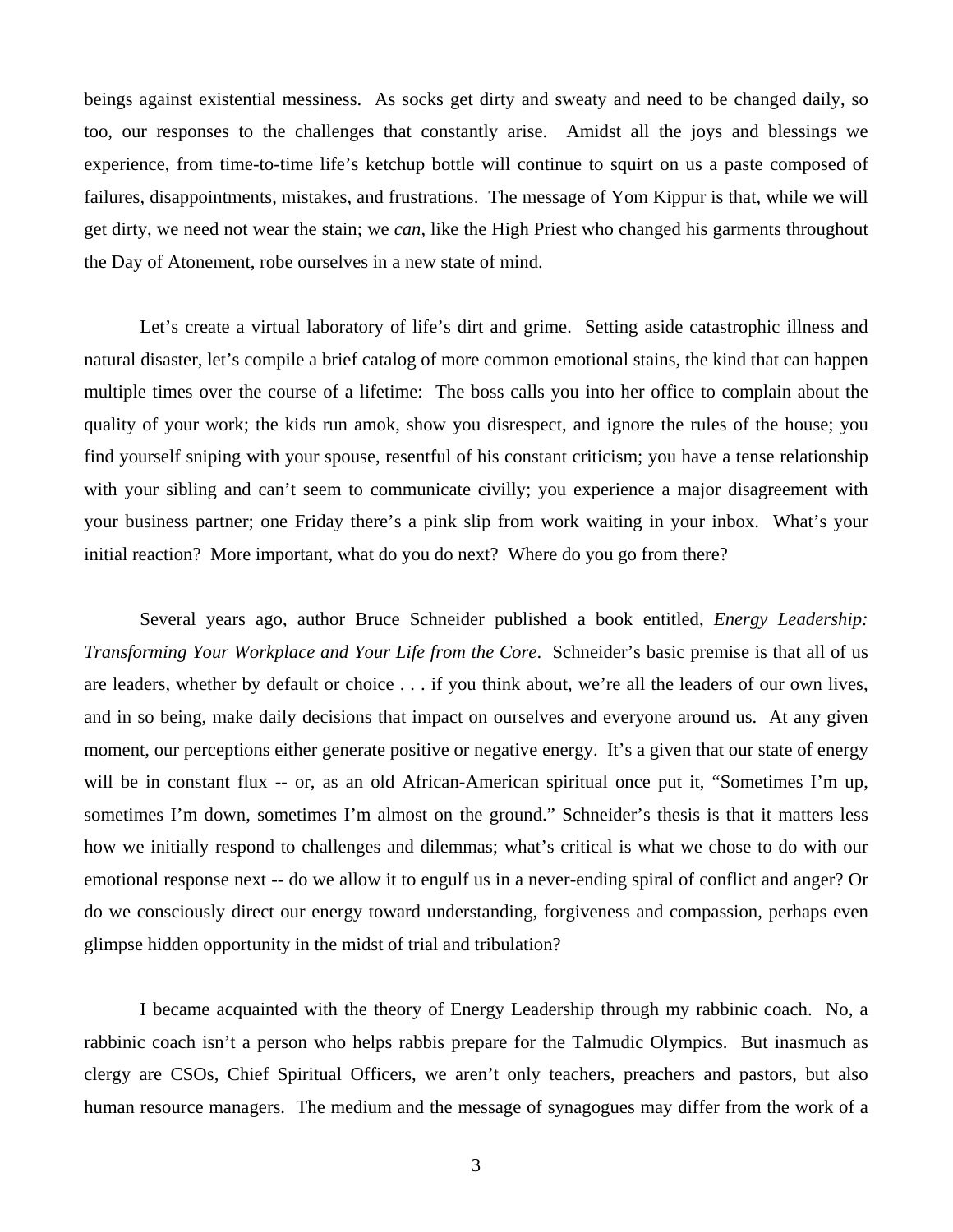Fortune 500 company, but rabbis can benefit from coaching for many of the same reasons that executives do. For this reason, I engaged a rabbinic coach, and began meeting regularly by phone (oddly enough, I couldn't find any local rabbinic coaches in Jacksonville's Yellow Pages).

As our work progressed, Natalie, (that's my coach) asked me an important question: When the challenges of leadership squirt ketchup on your rabbinic aspirations, or for that matter, your personal hopes, how do you handle it? Believing as I do that a successful rabbinate requires self-awareness of one's own response to stress and adversity, I agreed to undergo an Energy Leadership Assessment. One quiet Sunday a few months ago I sat down and answered all seventy of the test's questions. What did I discover about myself? Well, that I'm really no different than most people.

At the lowest energy level, "Why me?" is the operative question; we tend to see ourselves as victims, held hostage by forces and circumstances beyond our control. Guilt, self-doubt, fear and worry are constant companions. Our imagination rehearses worst-case scenarios; confronted by the Murphy's Law that seems to govern our lives, we're a little like the Comic Strip character Charlie Brown, convinced we're powerless to alter our destiny. I'm sure we all know people who feel helpless when confronted by "the slings and arrows of outrageous fortune," as Shakespeare's Hamlet once said.

Climb one rung higher on the energy ladder, and we encounter emotions like antagonism, resentment, and conflict; we respond to perceived challenges with anger and assert a kind of territoriality. For us to win, someone else must lose. A man is taken to task by his employer and he complains bitterly about the boss, or shifts blame to a co-worker. Your children argue at home about who gets to . . . (you fill in the blank) -- that one child appears to get her way signals the other that he's lost by definition. A couple has a spat and the disagreement heats up because each spouse can't seem to let go without winning the argument. This sort of negative energy serves as the default level for most of us, and not just in our personal lives. Turn on C-Span and listen to the politicians who, more than anything else, blame the partisanship of the *other* party. Listen to talk radio, and there, too, it's always someone's else fault. By the same token, those who are quick to blame others are often reluctant to cooperate or share credit; jealousy and suspicion simply doesn't allow for both sides to win.

There's nothing pleasant about these feelings, but all of us have felt them at one time or another.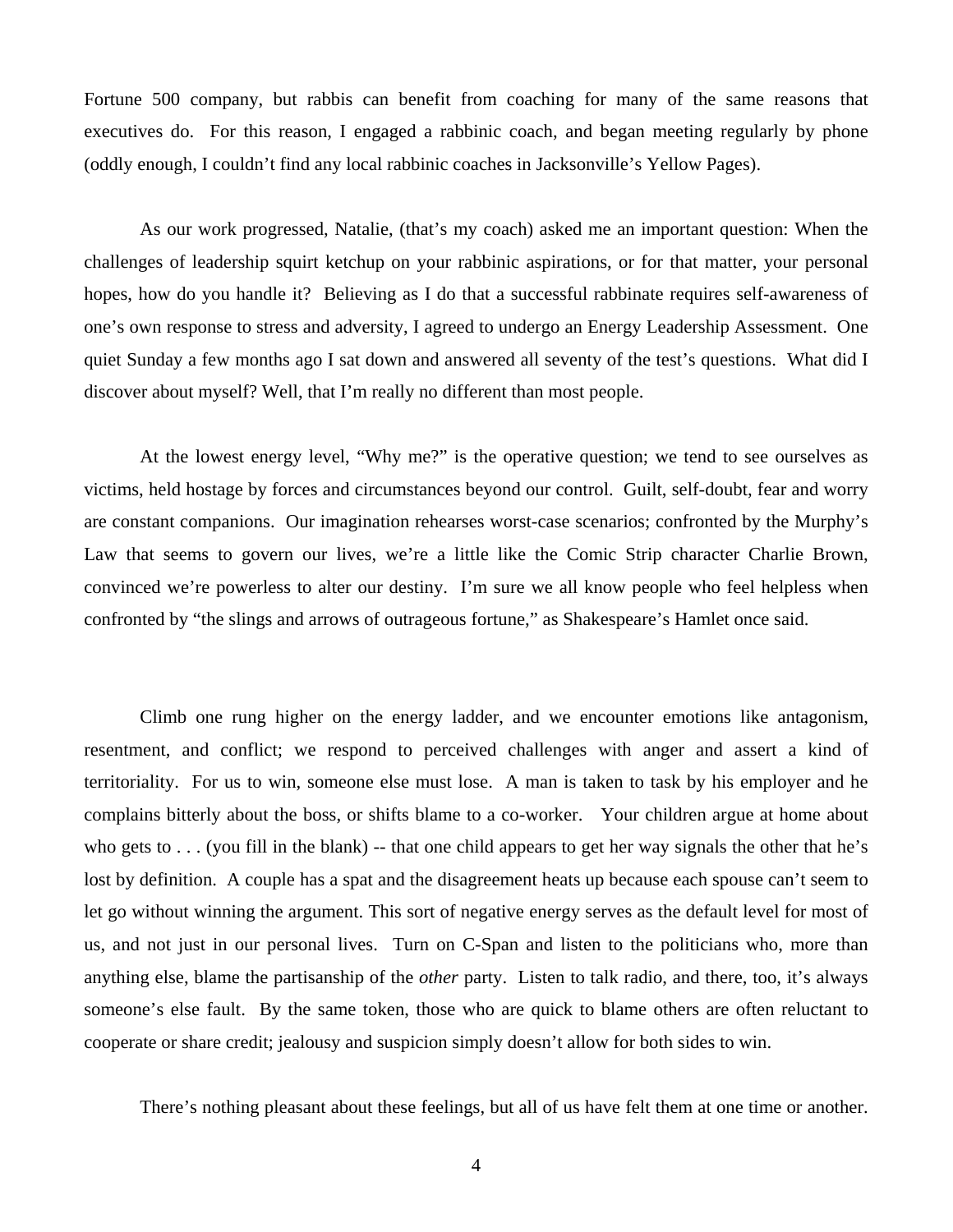Hey, there are times in life when we are victims, why shouldn't we feel like one? And there are moments when someone else really is to blame for our problem, so why shouldn't we get angry? Just as pilots are sometimes forced to descend to a lower altitude to escape turbulence in the sky, so, too, when life's storms confront us, we may need to climb down a few notches on the gallantry scale, at least temporarily..

The great Rabbi Akiva taught: הַכֹּל צָפּױ, וְהָרְשׁוּת נְתוּנָה -- All is foreseen, yet free will is given" (*Avot* 3:15). That God allows us to choose our path in life is a cornerstone of Jewish belief, the bedrock on which human freedom is predicated. It is the purpose for which Yom Kippur exists, and the reason you're here today. Whatever our initial impulse may be to any challenge, where we go with our response is no one else's call but our own.

We *can* consciously choose to embrace positive, rather than negative, energy. As we do so, we find ourselves beginning to break down the walls of suspicion and resentment, we move outward toward others. Constructive criticism of our flaws is no longer an attack, but a gift because we don't allow ourselves to feel threatened by someone else's observations. We start to take responsibility for our thoughts, emotions and actions, and increasingly realize we are the captains of our own fate. Resentment is transformed into empathy as we better understand where our adversaries are coming from, even if we don't ultimately agree with their conclusions.

As we continue to climb into higher realms of energy, we become more and more aware that many of life's problems and dilemmas offer unseen opportunities -- a marital crisis the chance to rebuild the stability of a life-long partnership . . . if we choose to; the loss of a job an opportunity to reflect and explore a new career path . . . if we choose to; a child's behavioral challenges a chance to get more of a feel for one's child from her perspective . . . if we choose to. We start to think in terms of synthesis and synergy, and see the possibility of forging connections to everything and everyone around us. At higher levels of energy, intuition and creative genius come alive because we're now capable of thinking far beyond the invisible box in which we so often exist without question, and grasp that, as Bob Dylan once put it, "And but for the sky, there are no fences facing".

A story is told about a talmudic sage, Nahum of Gamzo, who was born a generation after the Second Temple's destruction. According to the rabbis, Rabbi Nahum's nickname, "Gamzo," was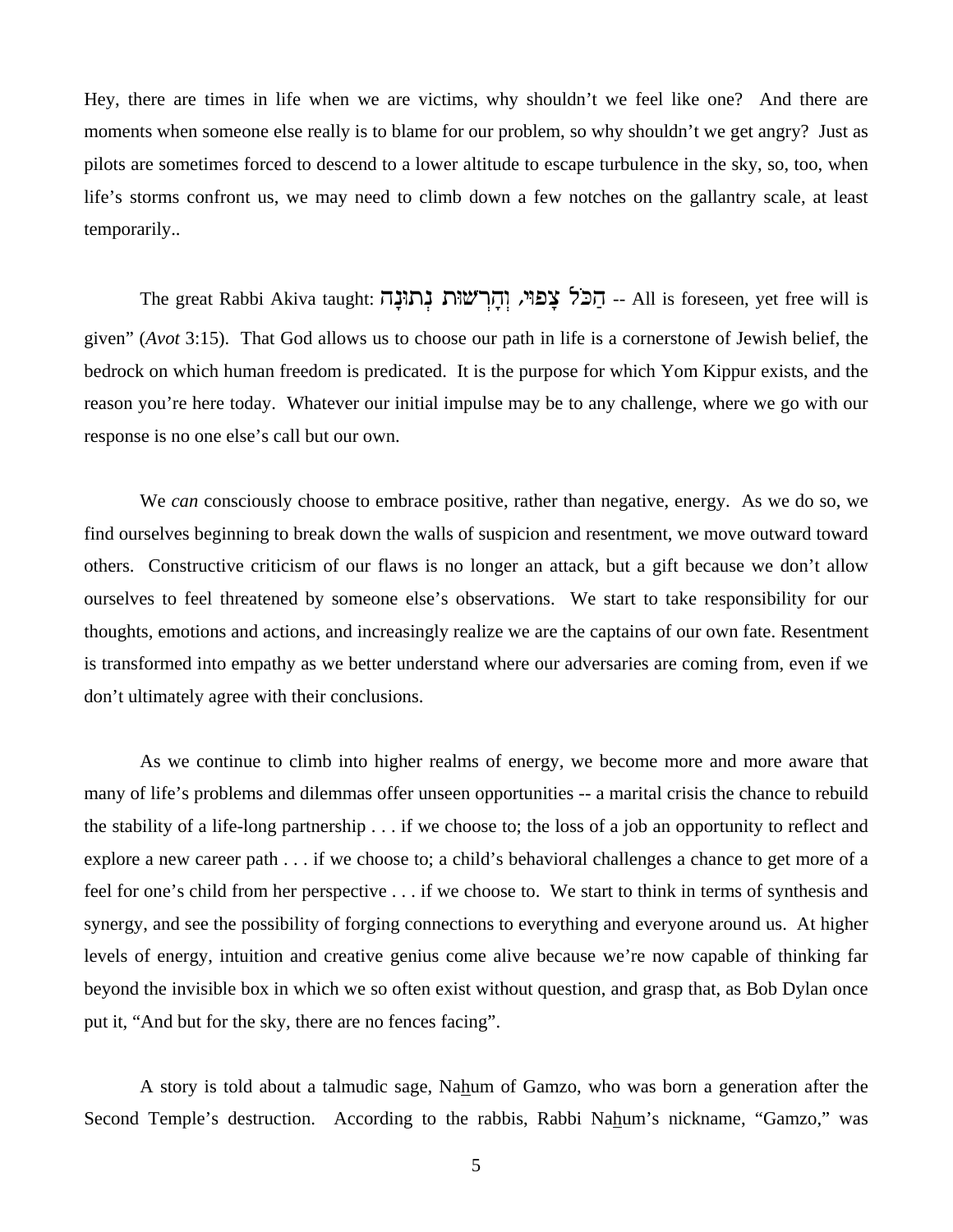actually a shortened form of the Hebrew expression "*Gam zu l'tovah"*, meaning, "This, too, is for the good." The Talmud then goes on to tell us how Nahum earned his moniker. Once, the Jewish community appointed Rabbi Nahum to bring a tribute on its behalf to Caesar. He travelled to Rome with a chest filled with precious gems, gold and silver.

At an inn along the way, however, the dishonest innkeeper removed the precious jewels and replaced them with soil. When Nahum arrived in Rome and presented the chest to Caesar, the latter grew angry when he discovered it held nothing but dirt. "How dare these Jews mock me!" he exclaimed, and immediately ordered Nahum's execution. "*Gam zu l'tovah* -- This, too, is for the good," replied the rabbi. Just then the prophet Elijah appeared before Caesar, disguised as one of his ministers and remarked, "Perhaps this is magic earth, O great one, and can be used to Rome's advantage." Caesar's army took some of the earth and flung it in the faces of its enemies, whereupon the dirt turned into deadly arrows, causing Rome to carry the day in battle. Not only did the Roman emperor then rescind Nahum's death sentence, but he bestowed upon him great honor, and sent him back to Judea with much treasure (Babylonian Talmud, *Ta'anit* 21a).

The story is fanciful, of course, but true at a symbolic level. If we believe that God endows us with great potential we, too, can say *gam zu l'tovah,* and in the process, discover a hidden Elijah inside our psyche who'll help us reframe reality, and grasp the opportunity that only masquerades as frustration.

Let me share with you one small example of energy leadership in action: This past week, my wife Susan had surgery on her hand and needed extra help, especially with our kids. Keep in mind that the week between Rosh Hashanah and Yom Kippur is, so to speak, my retail season, it's the busiest week of my year. I needed the stress of adding tasks to my to-do list like a *luch in kop*, Yiddish for "a hole in the head." When I complained to a friend about the extra responsibilities of having to take care of the kids, she said, "Why not change the way you're looking at this: Instead of saying, 'I *have to* take care of my children,' say, 'I *get to* take care of my children this week!'

By switching one thought for another, a source of stress became a privilege. I am always feeling guilty I don't spend enough time with my kids; isn't this a period of the year when we reflect on how to change our lives for the better? Nothing was different in the external reality, but I had reshaped my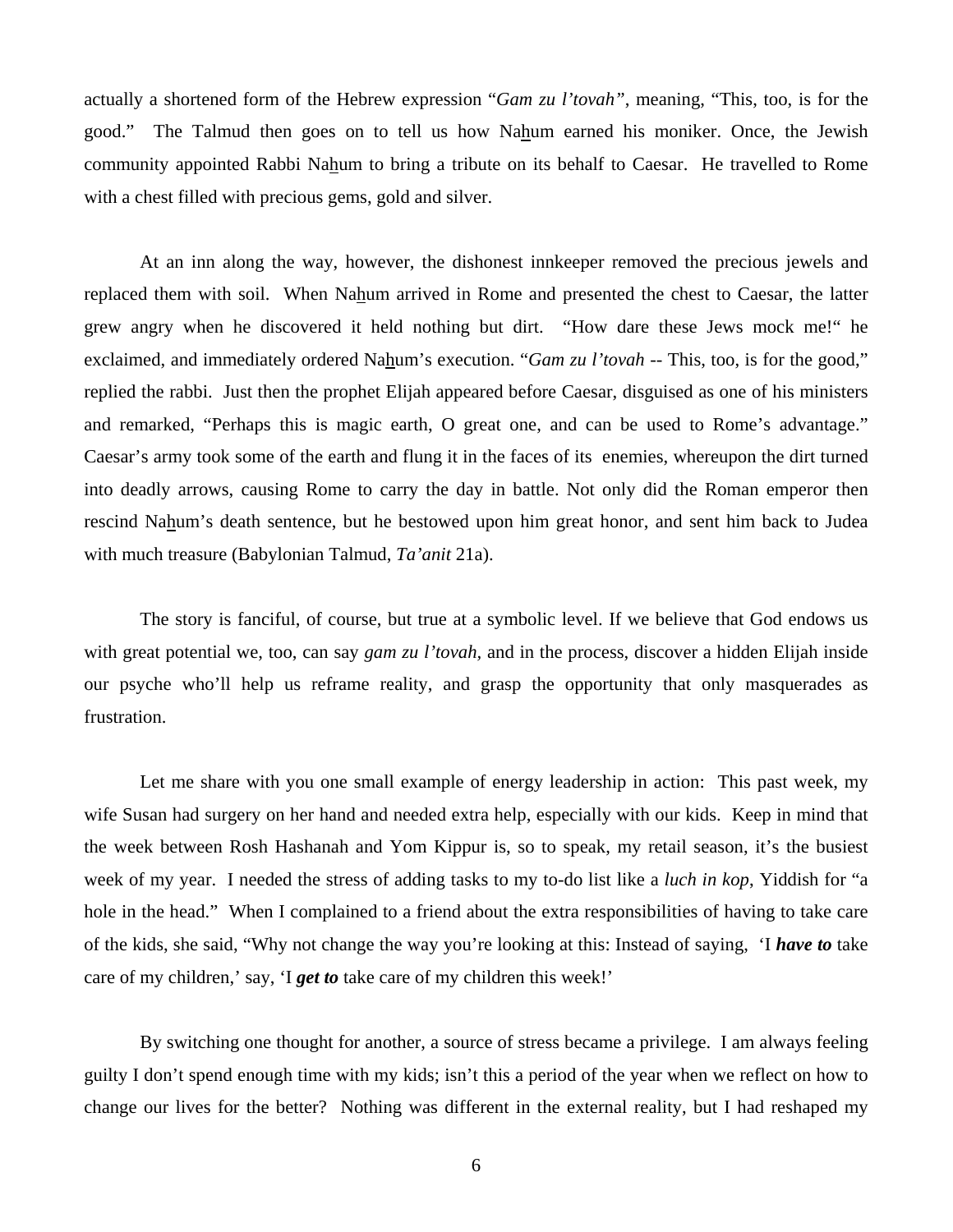inner landscape; I took off the robe of soiled thinking, and opted instead for a fresh garment of possibility.

According to *Yalkut Shimoni*, a work of *Midrash* dating to the early Middle Ages, when the Messiah comes all Jewish holidays will be abolished with the exception of two: Purim and Yom Kippur. As diametrically different from one another as these two holidays are, there is at least one important nexus between the Day of Atonement and our celebration of Haman's downfall: both pay close attention to clothing, or more specifically, changes in clothing.

On the Day of Atonement, the High Priest changed his ritual garb five times, and we are encouraged to wear white robe. In the book of *Esther*, there are five instances in which a change of clothing signals a change in attitude or fortune. When Mordecai hears of the edict decreeing genocide for Jews, he wears sackcloth, he then deliberately refuses Esther's request that he not appear near the palace in mourning garb; when Esther risks her life to approach Ahaseurus she dons her best apparel; when Haman is forced to parade Moredecai in triumph through the streets of Shushan, he dresses him in the king's own robes, and when appointed as Ahasuerus' new viceroy, Mordecai puts on "royal garments of blue and white . . . a mantle of fine linen and purple" (*Esther* 8:15).

Esther didn't set out to be a queen or to save the Jewish people, Mordecai never planned to become King Ahasuerus' right-hand man. Yet in confronting life, they transformed fear into feasting, mourning into joy. They removed the garment of self soiled by despair, and opted to dress themselves in robes fresh with hope, robes cleansed by faith in a God who gives us the strength to say *gam zu l'tovah*, this, too, can be for the good . . . if we can see beyond life's stains.

"Out, damned spot! out, I say!" Lady MacBeth once cried, but to no avail. But we won't allow hers to be our fate. Once upon a time, a man and a woman in a garden far away became ashamed of what they had done, and tried to hide themselves behind a fig leaf. So, too, on this day of Atonement, we removed our soiled thoughts, and stand with naked truth before God, the same God that provided Adam and Eve with clothing; the same God that will furnish us with the cleansing power of repentance, an Eternal Presence who'll help us bleach out the stains that come from human frailty: הֲיוֹם הַאֱה Ur«¨v §y ¦T wv h¬¥b §p¦k o º¤fh ¥,t«Y © ´ j Æk«F ¦n o·¤f §, ¤t r´¥v ©y§k ofh¥k£ ¤ g r¬¥P©f§h -- For on *this* day, atonement shall cleanse you from all your transgressions, in God's presence you shall be cleansed" (*Leviticus* 16:30).